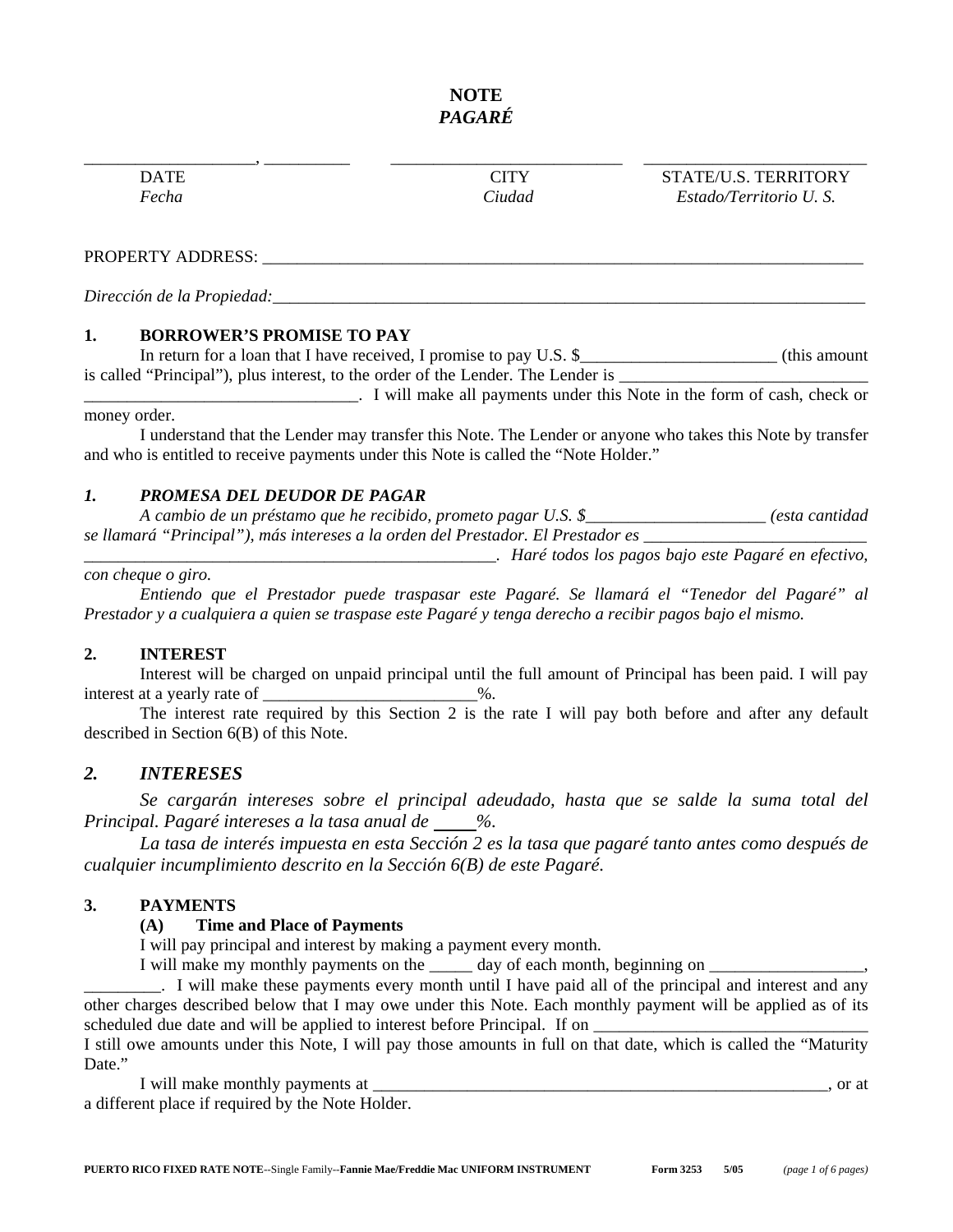## *3. PAGOS*

*(A) Tiempo y Lugar de los Pagos* 

*Pagaré el principal y los intereses haciendo un pago cada mes.* 

Haré mis pagos mensuales el día \_\_\_\_\_\_ de cada mes, comenzando el \_\_\_\_\_\_\_\_\_\_\_\_\_\_\_

. *Haré estos pagos cada mes hasta que haya pagado todo* 

*el principal y los intereses, y cualesquiera otros cargos aquí establecidos que pueda adeudar bajo este Pagaré. Cada pago mensual se aplicará conforme su fecha de vencimiento, y será aplicado a intereses antes que al Principal. Si a aún adeudo sumas bajo este Pagaré, pagaré dichas sumas en su totalidad en esa fecha, la cual se llamará "Fecha de Vencimiento".* 

*Haré mis pagos mensuales en*

, *o en un lugar distinto si lo requiere el Tenedor del* 

*Pagaré.*

## **(B) Amount of Monthly Payments**

My monthly payments will be in the amount of U.S.  $\frac{8}{2}$  \_\_\_\_\_\_\_\_\_\_\_\_\_\_\_\_\_\_\_\_\_\_\_\_\_\_\_\_\_\_\_\_\_.

# *(B) Cantidad de los Pagos Mensuales*

*Mis pagos mensuales serán por la cantidad de U.S. \$*\_\_\_\_\_\_\_\_\_\_\_\_\_\_\_\_\_\_\_\_\_\_\_\_\_\_\_\_\_*.* 

# **4. BORROWER'S RIGHT TO PREPAY**

I have the right to make payments of Principal at any time before they are due. A payment of Principal only is known as a "Prepayment." When I make a Prepayment, I will tell the Note Holder in writing that I am doing so. I may not designate a payment as a Prepayment if I have not made all the monthly payments due under the Note.

I may make a full Prepayment or partial Prepayments without paying a Prepayment charge. The Note Holder will use my Prepayments to reduce the amount of Principal that I owe under this Note. However, the Note Holder may apply my Prepayment to the accrued and unpaid interest on the Prepayment amount, before applying my Prepayment to reduce the Principal amount of the Note. If I make a partial Prepayment, there will be no changes in the due date or in the amount of my monthly payment unless the Note Holder agrees in writing to those changes.

# *4. EL DERECHO DEL DEUDOR A PAGAR ANTICIPADO*

*Tengo el derecho de hacer pagos al Principal en cualquier momento antes de que venzan. Un pago al Principal solamente se conoce como un "Pago Anticipado". Cuando haga un Pago Anticipado, le diré al Tenedor del Pagaré por escrito que lo estoy haciendo. No puedo identificar un pago como Pago Anticipado si no estoy al día en mis pagos mensuales bajo el Pagaré.* 

*Podré hacer un Pago Anticipado completo o Pagos Anticipados parciales sin pagar un cargo por Pago Anticipado. El Tenedor del Pagaré usará mis Pagos Anticipados para reducir el balance de Principal que adeude bajo este Pagaré. No obstante, el Tenedor del Pagaré podrá aplicar mi Pago Anticipado al pago de intereses acumulados vencidos antes de aplicar mi Pago Anticipado para reducir la suma Principal del Pagaré. Si hago un Pago Anticipado parcial, no habrá cambios en la fecha de vencimiento o en la cuantía de mi pago mensual, a menos que el Tenedor del Pagaré acuerde por escrito dichos cambios.*

# **5. LOAN CHARGES**

If a law, which applies to this loan and which sets maximum loan charges, is finally interpreted so that the interest or other loan charges collected or to be collected in connection with this loan exceed the permitted limits, then: (a) any such loan charge shall be reduced by the amount necessary to reduce the charge to the permitted limit; and (b) any sums already collected from me which exceeded permitted limits will be refunded to me. The Note Holder may choose to make this refund by reducing the Principal I owe under this Note or by making a direct payment to me. If a refund reduces the Principal, the reduction will be treated as a partial Prepayment.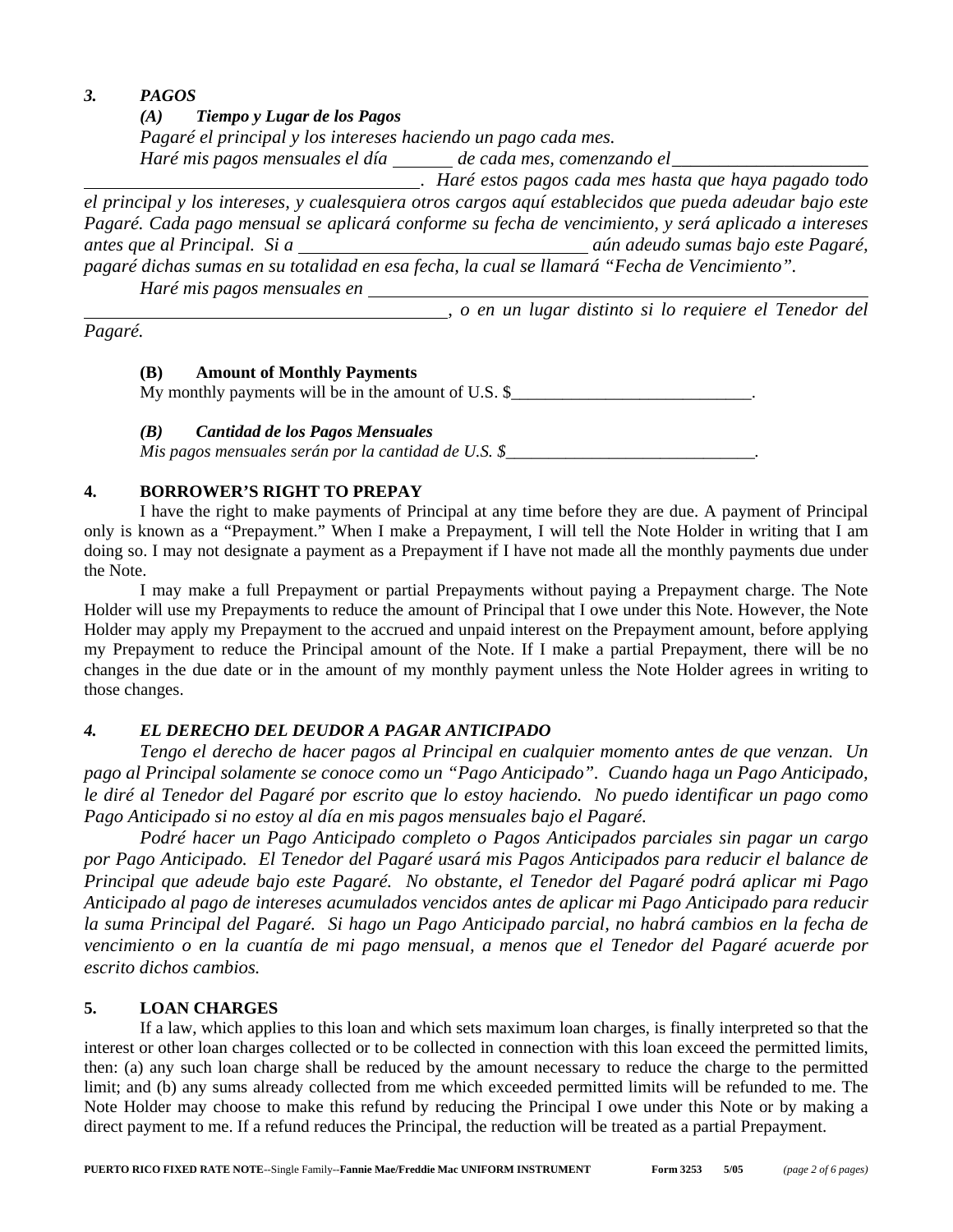## *5. CARGOS DEL PRÉSTAMO*

*Si una ley que aplique a este préstamo y que fije un máximo a los cargos impuestos es interpretada en forma final al efecto que los intereses u otros cargos cobrados o por ser cobrados a tenor con este préstamo excediesen los límites permitidos, entonces (a) cualquier tal cargo se ajustará por la cantidad necesaria para reducir el cargo al límite permitido; y (b) me será reembolsada cualquier suma ya pagada por mí que exceda los límites permitidos. El Tenedor del Pagaré podrá escoger entre aplicar este reembolso para reducir el Principal que adeude bajo este Pagaré, o hacerme un pago directo. Si un reembolso reduce el Principal, el reembolso se tratará como un Pago Anticipado parcial.* 

#### **6. BORROWER'S FAILURE TO PAY AS REQUIRED**

### **(A) Late Charge for Overdue Payments**

If the Note Holder has not received the full amount of any monthly payment by the end of

calendar days after the date it is due, I will pay a late charge to the Note Holder. The amount of the charge will be \_\_\_\_\_\_\_\_\_\_\_% of my overdue payment of principal and interest. I will pay this late charge promptly but only once on each late payment.

### *6. INCUMPLIMIENTO DEL DEUDOR DE PAGAR SEGÚN REQUERIDO*

### *(A) Cargos por Demora por Pagos Vencidos*

*Si el Tenedor del Pagaré no ha recibido la cantidad total de cualquier pago mensual pasados*

\_\_\_\_\_\_\_\_\_\_\_\_ *días calendario de su fecha de vencimiento, le pagaré un cargo por demora. El cargo será* \_\_\_\_\_\_\_\_\_\_\_*% del pago vencido de principal e intereses. Pagaré este cargo por demora prontamente, pero solamente una vez por cada pago tardío.* 

#### **(B) Default**

If I do not pay the full amount of each monthly payment on the date it is due, I will be in default.

#### *(B) Incumplimiento*

*Incurriré en incumplimiento si no pago la cantidad total de cada pago mensual a la fecha de su vencimiento.* 

#### **(C) Notice of Default**

If I am in default, the Note Holder may send me a written notice telling me that if I do not pay the overdue amount by a certain date, the Note Holder may require me to pay immediately the full amount of Principal which has not been paid and all the interest that I owe on that amount. That date must be at least thirty (30) days after the date on which the notice is mailed to me or delivered by other means.

#### *(C) Aviso de Incumplimiento*

*Si incurro en incumplimiento, el Tenedor del Pagaré podrá enviarme aviso escrito diciéndome que si no pago la cantidad vencida para cierta fecha, podrá requerirme saldo inmediato de la suma total del Principal que no ha sido pagado, más todos los intereses que adeude sobre esta suma. Esa fecha tiene que ser por lo menos treinta (30) días después de la fecha en que me sea enviado el aviso por correo, o entregado por cualquier otro medio.* 

#### **(D) No Waiver by Note Holder**

Even if, at a time when I am in default, the Note Holder does not require me to pay immediately in full as described above, the Note Holder will still have the right to do so if I am in default at a later time.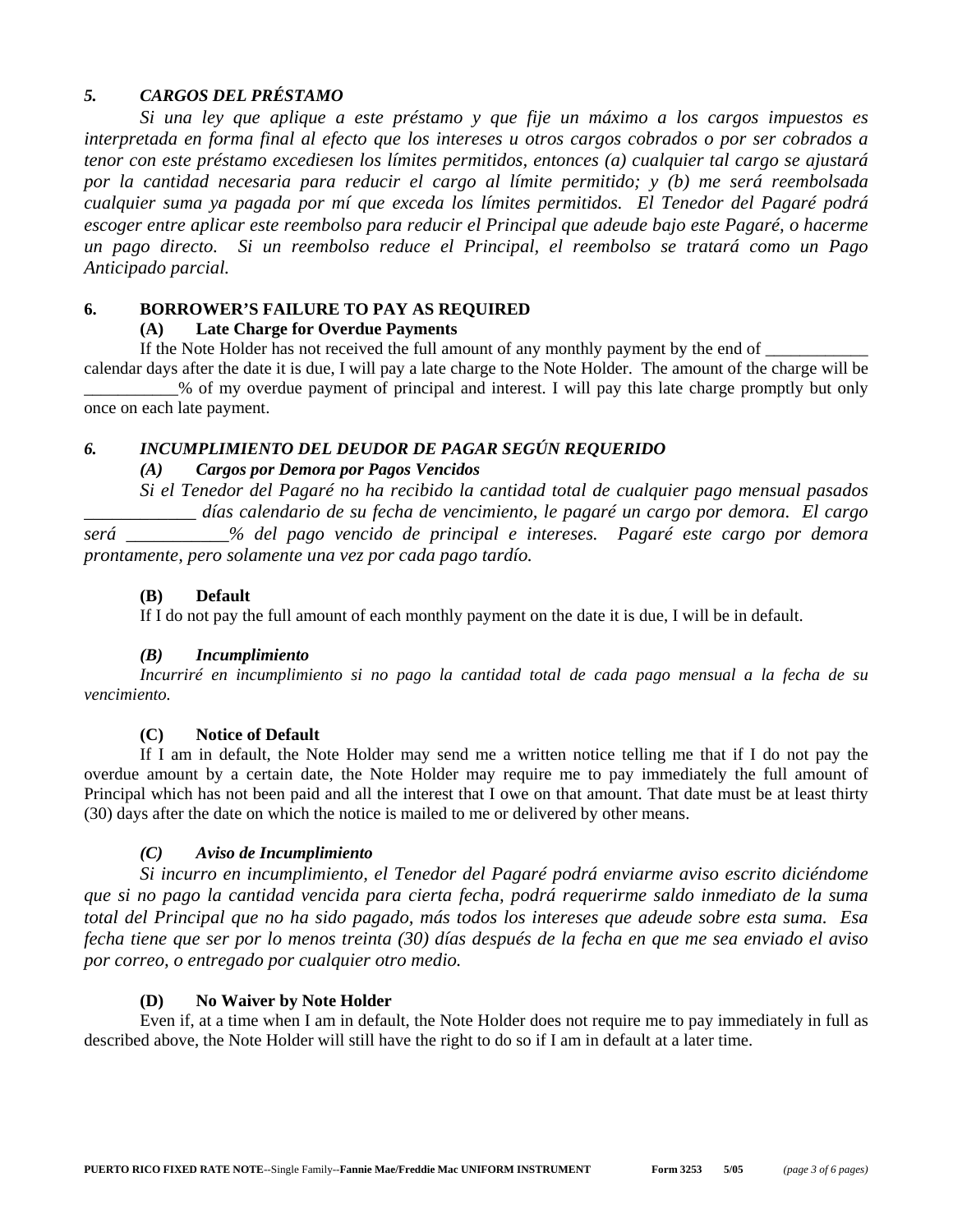#### *(D) No Renuncia por el Tenedor del Pagaré*

*Aun cuando a la fecha en que incurro en incumplimiento el Tenedor del Pagaré no me requiera que pague la totalidad inmediatamente, según expresado anteriormente, el Tenedor del Pagaré tendrá derecho a hacerlo si vuelvo a incurrir en incumplimiento en un fecha posterior.* 

### **(E) Payment of Note Holder's Costs and Expenses**

If the Note Holder has notified me that I am required to pay immediately in full as described above, or the Note Holder seeks judicial collection or collection in a bankruptcy proceeding, the Note Holder shall be entitled to collect its costs and expenses to enforce this Note (including, but not limited to, attorneys' fees), which are fixed at the agreed and liquidated amount of ten percent (10%) of the original Principal amount.

### *(E) Pago de Costas y Gastos del Tenedor del Pagaré*

*Si el Tenedor del Pagaré me ha notificado que tengo la obligación de pagar la totalidad inmediatamente, según se establece anteriormente, o el Tenedor del Pagaré radica cobro judicial o cobro en un procedimiento de quiebra, el Tenedor del Pagaré tendrá derecho a cobrar sus costas y gastos para hacer valer este Pagaré (incluyendo, pero sin limitarse a, honorarios de abogado), los cuales se fijan en la suma pactada y líquida de diez por ciento (10%) de la suma Principal original.* 

## **7. GIVING OF NOTICES**

Unless applicable law requires a different method, any notice that must be given to me under this Note will be given by delivering it or by mailing it by first class mail to me at the Property Address above or at a different address if I give the Note Holder a notice of my different address.

Any notice that must be given to the Note Holder under this Note will be given by delivering it or by mailing it by first class mail to the Note Holder at the address stated in Section 3(A) above or at a different address if I am given a notice of that different address.

## *7. NOTIFICACIÓN*

*A menos* que *la ley aplicable requiera otro método, cualquier aviso que se me deba dar bajo este*  Pagaré se hará entregándome o enviándome por correo de primera clase, a la dirección de la *Propiedad arriba indicada o a una dirección diferente, si le notifico por escrito una dirección diferente al Tenedor del Pagaré.*

*Cualquier notificación que deba dar al Tenedor del Pagaré, lo haré entregándola o enviándola por correo de primera clase a la dirección indicada en la Sección Tres (a) [3(a)], o a una dirección distinta que me haya notificado el Tenedor del Pagaré.* 

## **8. OBLIGATIONS OF PERSONS UNDER THIS NOTE**

If more than one person signs this Note, each person is fully and personally obligated to keep all of the promises made in this Note, including the promise to pay the full amount owed. Any person who is a guarantor, surety, or endorser of this Note is also obligated to do these things. Any person who takes over these obligations, including the obligations of a guarantor, surety, or endorser of this Note, is also obligated to keep all of the promises made in this Note. The Note Holder may enforce its rights under this Note against each person individually or against all of us together. This means that any one of us may be required to pay all of the amounts owed under this Note.

## *8. OBLIGACIONES DE LAS PERSONAS BAJO ESTE PAGARÉ*

*Si más de una persona firma este Pagaré, cada persona queda plenamente y personalmente obligada a cumplir todas las obligaciones contenidas en este Pagaré, incluyendo la promesa de pagar la suma total adeudada. Cualquier persona que sea garantizadora, fiadora, o endosante de este Pagaré también queda obligada de esa manera. Cualquier persona que asuma estas obligaciones, incluyendo las obligaciones de un garantizador, fiador, o endosante de este Pagaré, quedará también obligada a cumplir todas las obligaciones contenidas en este Pagaré. El Tenedor del Pagaré podrá hacer valer sus derechos bajo este Pagaré contra cada*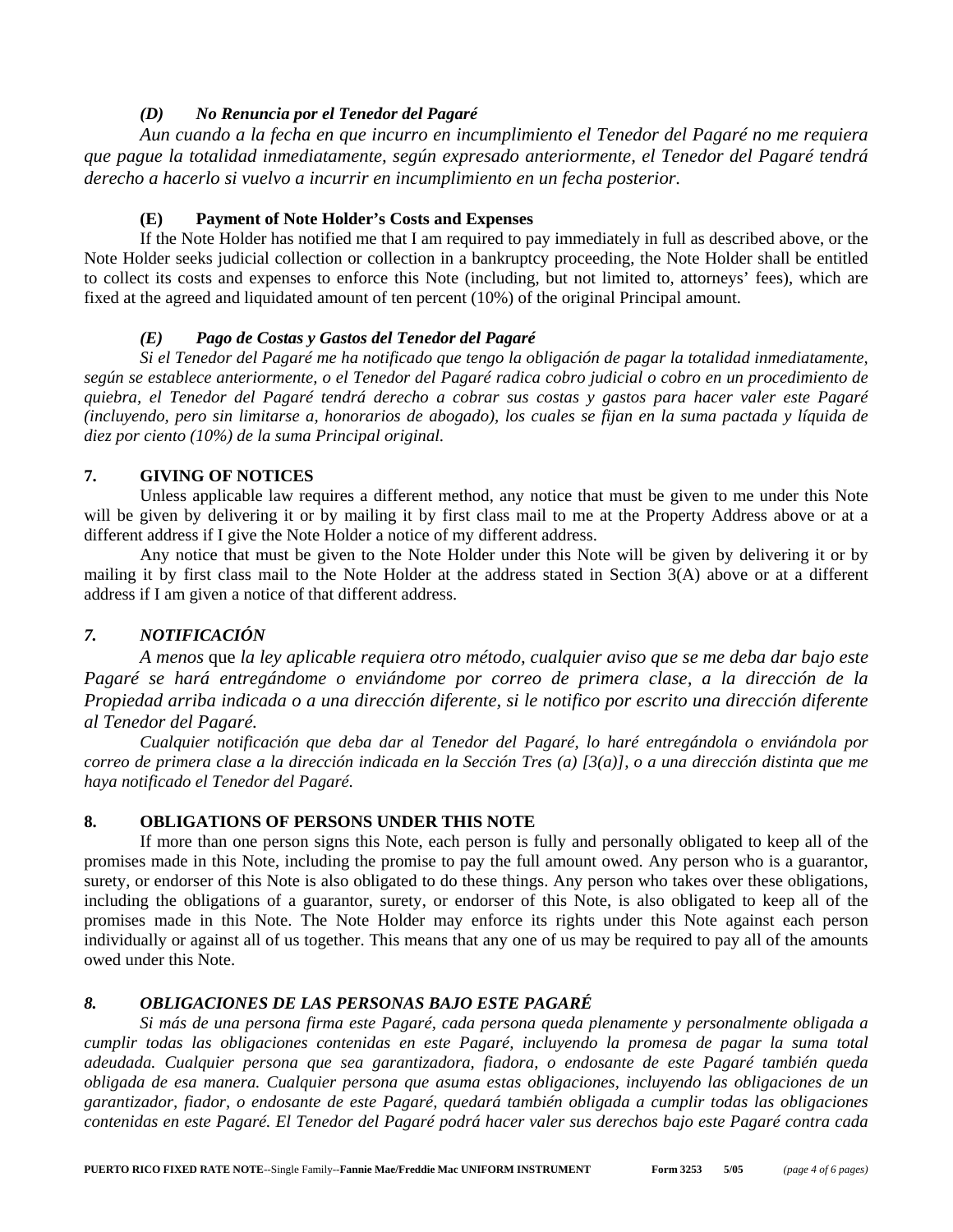*persona individualmente, o contra todos nosotros conjuntamente. Esto significa que cualquiera de nosotros podrá ser requerido a pagar todas las sumas adeudadas bajo este Pagaré.* 

#### **9. WAIVERS**

I and any other person who has obligations under this Note waive the rights of Presentment and Notice of Dishonor. "Presentment" means the right to require the Note Holder to demand payment of amounts due. "Notice of Dishonor" means the right to require the Note Holder to give notice to other persons obligated to pay the Note that amounts due have not been paid.

### *9. RENUNCIAS*

*Yo y toda otra persona obligada bajo este Pagaré renunciamos a la Presentación y al Aviso de Incumplimiento. "Presentación" significa el derecho a requerir que el Tenedor del Pagaré reclame pago de sumas vencidas. "Aviso de Incumplimiento" significa el derecho a requerir que el Tenedor del Pagaré notifique a otras personas obligadas a pagar el Pagaré, que no se han pagado las sumas adeudadas.*

### **10. UNIFORM SECURED NOTE**

This Note is a uniform instrument with limited variations in some jurisdictions. In addition to the protections given to the Note Holder under this Note, a Mortgage, Deed of Trust, or Security Deed (the "Security Instrument"), dated the same date as this Note, protects the Note Holder from possible losses which might result if I do not keep the promises which I make in this Note. That Security Instrument describes how and under what conditions I may be required to make immediate payment in full of all amounts I owe under this Note. Some of those conditions are described as follows:

**Transfer of the Property or a Beneficial Interest in Borrower.** As used in this Section 18, "Interest in the Property" means any legal or beneficial interest in the Property, including, but not limited to, those beneficial interests transferred in a bond for deed, contract for deed, installment sales contract or escrow agreement, the intent of which is the transfer of title by Borrower at a future date to a purchaser.

If all or any part of the Property or any Interest in the Property is sold or transferred (or if Borrower is not a natural person and a beneficial interest in Borrower is sold or transferred) without Lender's prior written consent, Lender may require immediate payment in full of all sums secured by this Security Instrument. However, this option shall not be exercised by Lender if such exercise is prohibited by Applicable Law.

If Lender exercises this option, Lender shall give Borrower notice of acceleration. The notice shall provide a period of not less than thirty (30) days from the date the notice is given in accordance with Section 15 within which Borrower must pay all sums secured by this Security Instrument. If Borrower fails to pay these sums prior to the expiration of this period, Lender may invoke any remedies permitted by this Security Instrument without further notice or demand on Borrower.

## *10. PAGARÉ GARANTIZADO UNIFORME*

*Este Pagaré es un instrumento uniforme con algunas alteraciones en algunas jurisdicciones. Además de las protecciones dadas al Tenedor del Pagaré bajo este Pagaré, una Hipoteca, Escritura de Fideicomiso, o Escritura de Garantía Colateral (la "Hipoteca"), de esta misma fecha, protege al Tenedor del Pagaré de posibles pérdidas que puedan resultar si no cumplo con las promesas que hago en este Pagaré. Esa Hipoteca describe cómo y bajo qué condiciones puedo ser requerido a pagar inmediatamente el total de todas las sumas que adeude bajo este Pagaré. Algunas de esas condiciones se describen a continuación:* 

*Traspaso de la Propiedad o de un Interés Beneficiario del Deudor. Según se utiliza en esta Sección 18, "Interés en la Propiedad" significa todo interés propietario o beneficiario en la Propiedad, incluyendo, pero sin limitarse a, aquellos intereses beneficiarios transferidos como pacto condicional de traspaso, contrato para venta,*